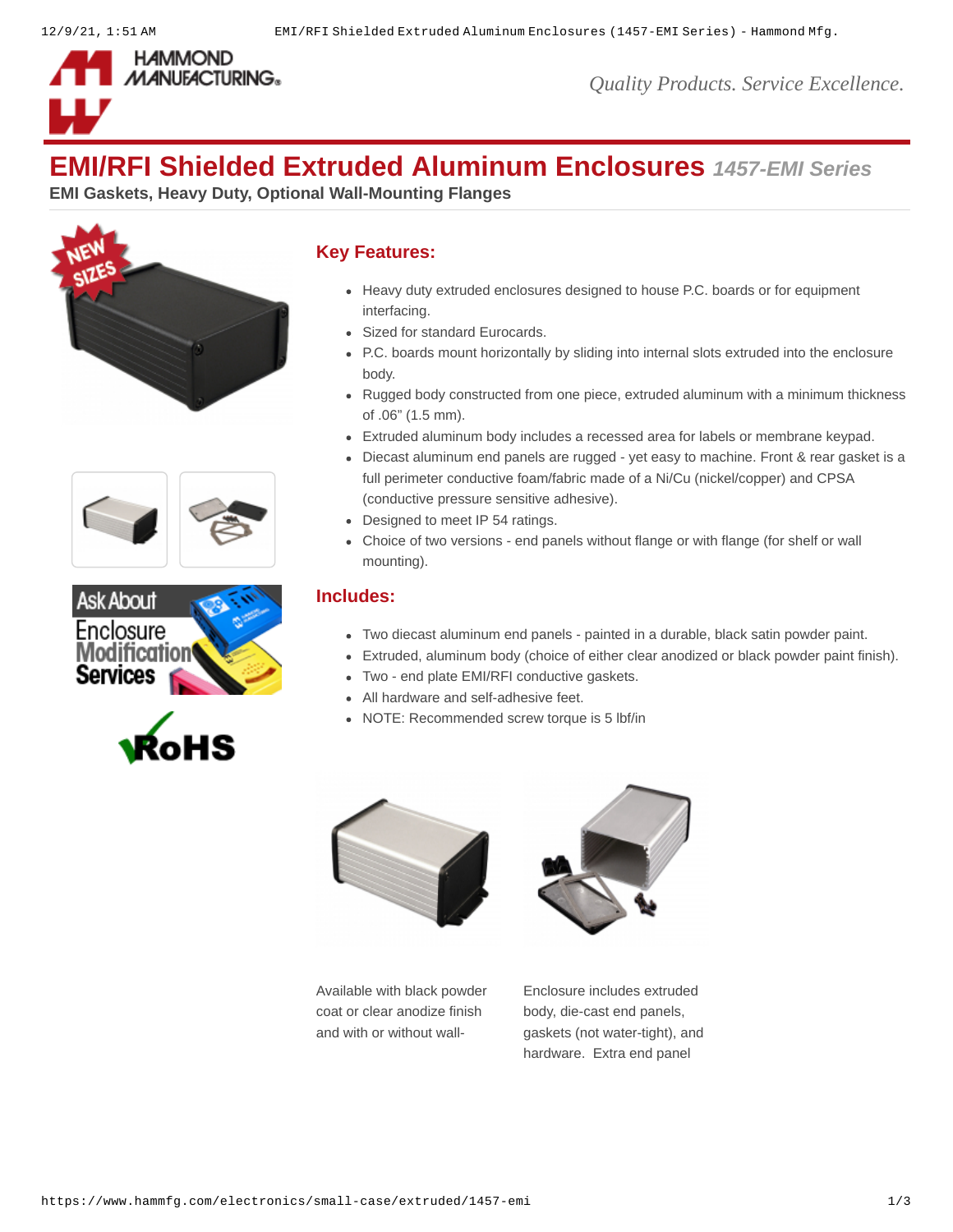12/9/21, 1:51 AM EMI/RFI Shielded Extruded Aluminum Enclosures (1457-EMI Series) - Hammond Mfg.

mounting flanges. kits are sold separately.



#### **Enclosures**

| EMI Shielded, No Flanges EMI Shielded w/ Flanges |              | <b>Extrusion Color</b>   | <b>Extrusion Length Width Height</b> |      |      |
|--------------------------------------------------|--------------|--------------------------|--------------------------------------|------|------|
| 1457C801E                                        | 1457C802E    | Clear Anodize            | 3.15                                 | 2.32 | 1.21 |
| 1457C801EBK                                      | 1457C802EBK  | <b>Black Powder Coat</b> | 3.15                                 | 2.32 | 1.21 |
| 1457C1201E                                       | 1457C1202E   | Clear Anodize            | 4.73                                 | 2.32 | 1.21 |
| 1457C1201EBK                                     | 1457C1202EBK | <b>Black Powder Coat</b> | 4.73                                 | 2.32 | 1.21 |
| 1457J1201E                                       | 1457J1202E   | Clear Anodize            | 4.73                                 | 3.30 | 1.12 |
| 1457J1201EBK                                     | 1457J1202EBK | <b>Black Powder Coat</b> | 4.73                                 | 3.30 | 1.12 |
| 1457K1201E                                       | 1457K1202E   | Clear Anodize            | 4.73                                 | 3.30 | 1.73 |
| 1457K1201EBK                                     | 1457K1202EBK | <b>Black Powder Coat</b> | 4.73                                 | 3.30 | 1.73 |
| 1457L1201E                                       | 1457L1202E   | Clear Anodize            | 4.73                                 | 4.09 | 1.26 |
| 1457L1201EBK                                     | 1457L1202EBK | <b>Black Powder Coat</b> | 4.73                                 | 4.09 | 1.26 |
| 1457N1201E                                       | 1457N1202E   | Clear Anodize            | 4.73                                 | 4.09 | 2.15 |
| 1457N1201EBK                                     | 1457N1202EBK | <b>Black Powder Coat</b> | 4.73                                 | 4.09 | 2.15 |
| 1457J1601E                                       | 1457J1602E   | Clear Anodize            | 6.30                                 | 3.30 | 1.12 |
| 1457J1601EBK                                     | 1457J1602EBK | <b>Black Powder Coat</b> | 6.30                                 | 3.30 | 1.12 |
| 1457K1601E                                       | 1457K1602E   | Clear Anodize            | 6.30                                 | 3.30 | 1.73 |
| 1457K1601EBK                                     | 1457K1602EBK | <b>Black Powder Coat</b> | 6.30                                 | 3.30 | 1.73 |
| 1457L1601E                                       | 1457L1602E   | Clear Anodize            | 6.30                                 | 4.09 | 1.26 |
| 1457L1601EBK                                     | 1457L1602EBK | <b>Black Powder Coat</b> | 6.30                                 | 4.09 | 1.26 |
| 1457N1601E                                       | 1457N1602E   | Clear Anodize            | 6.30                                 | 4.09 | 2.15 |
| 1457N1601EBK                                     | 1457N1602EBK | <b>Black Powder Coat</b> | 6.30                                 | 4.09 | 2.15 |
| 1457T1601E                                       | 1457T1602E   | Clear Anodize            | 6.30                                 | 6.51 | 2.15 |
| 1457T1601EBK                                     | 1457T1602EBK | <b>Black Powder Coat</b> | 6.30                                 | 6.51 | 2.15 |
| 1457U1601E                                       | 1457U1602E   | Clear Anodize            | 6.30                                 | 7.52 | 2.68 |
| 1457U1601EBK                                     | 1457U1602EBK | <b>Black Powder Coat</b> | 6.30                                 | 7.52 | 2.68 |
| 1457T2201E                                       | 1457T2202E   | Clear Anodize            | 8.66                                 | 6.51 | 2.15 |
| 1457T2201EBK                                     | 1457T2202EBK | <b>Black Powder Coat</b> | 8.66                                 | 6.51 | 2.15 |
| 1457U2201E                                       | 1457U2202E   | Clear Anodize            | 8.66                                 | 7.52 | 2.68 |
| 1457U2201EBK                                     | 1457U2202EBK | <b>Black Powder Coat</b> | 8.66                                 | 7.52 | 2.68 |
| 1457U2801E                                       | 1457U2802E   | Clear Anodize            | 11.02                                | 7.52 | 2.68 |
| 1457U2801EBK                                     | 1457U2802EBK | <b>Black Powder Coat</b> | 11.02                                | 7.52 | 2.68 |

## **Replacement End Panels**

| <b>Enclosure Part</b><br>l Number | <b>End Panel Kit (No Mounting</b><br>Flanges) |            |                 | End Panel Kit w/ Integrated Mounting<br><b>Flanges</b> |  |  |
|-----------------------------------|-----------------------------------------------|------------|-----------------|--------------------------------------------------------|--|--|
| <b>Beginning With</b>             | 2-pack                                        | 10-pack    | 2-pack          | 10-pack                                                |  |  |
| 1457C                             | <b>1457CEP</b>                                | 1457CEP-10 | <b>1457CEPF</b> | 1457CEPF-10                                            |  |  |
| <b>1457J</b>                      | 1457JEP                                       | 1457JEP-10 | 1457JEPF        | 1457JEPF-10                                            |  |  |
| 1457K                             | <b>1457KEP</b>                                | 1457KEP-10 | <b>1457KEPF</b> | 1457KEPF-10                                            |  |  |
| 1457L                             | <b>1457LEP</b>                                | 1457LEP-10 | <b>1457LEPF</b> | 1457LEPF-10                                            |  |  |
| 1457N                             | <b>1457NEP</b>                                | 1457NEP-10 | <b>1457NEPF</b> | 1457NEPF-10                                            |  |  |
| 1457T                             | <b>1457TEP</b>                                | 1457TEP-10 | <b>1457TEPF</b> | 1457TEPF-10                                            |  |  |